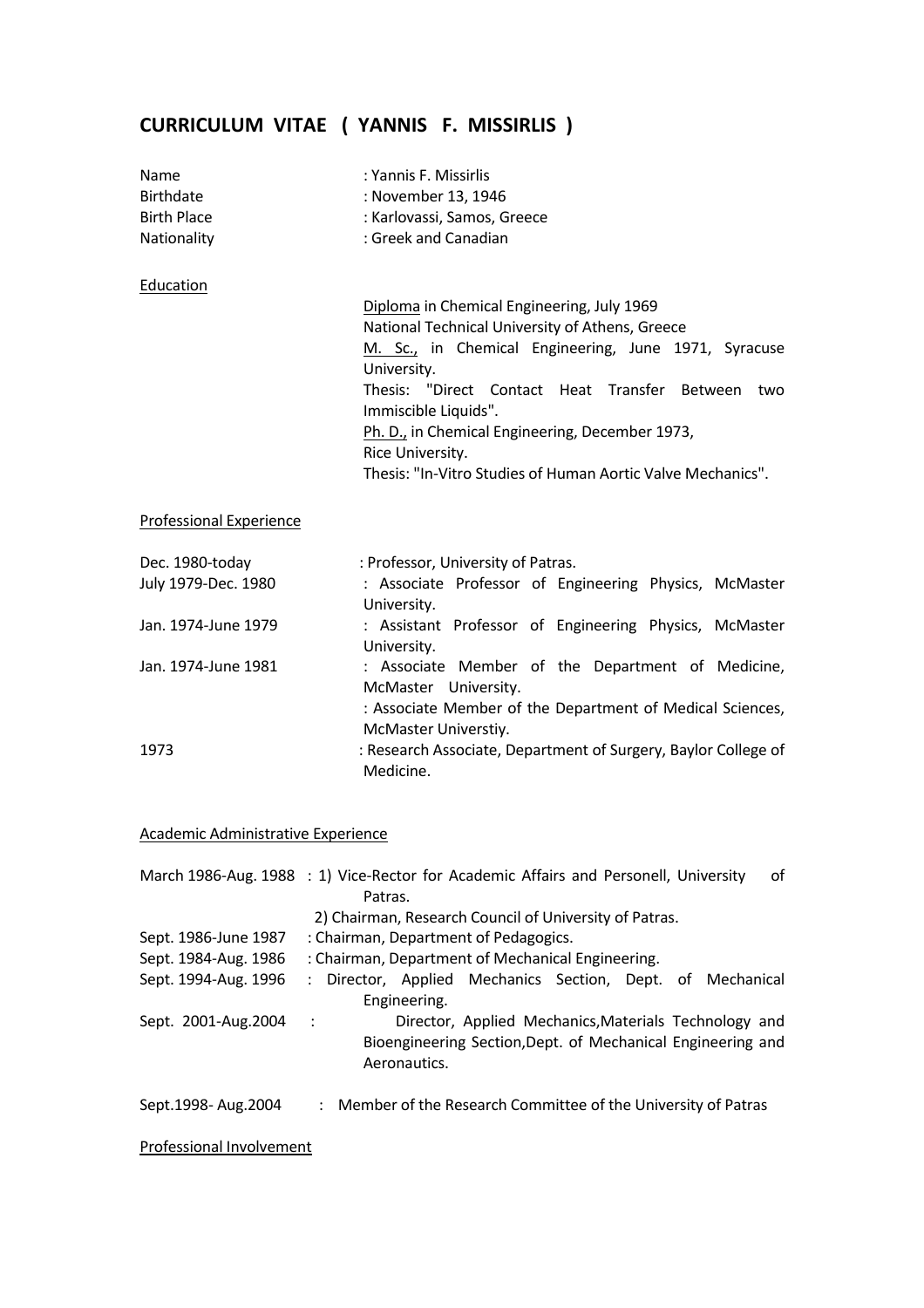- 1. Professor Yannis F. Missirlis pioneered Educational and Research activities in Greece in the areas of Biomechanics, Biomaterials, Biomedical Engineering, Regenerative Medicine. In the early 1980s he represented his country in the European Union in the scientific areas of Biotechnology, and Biomedical Engineering. He has been a founding member and a Council member of the World Council of Biomechanics (1994‐2006) . At the same time he has served as member of the Council of the European Society of Biomechanics (1994‐2002) responsible for the Award Committee and the Education Committee.
- 2. At the invitation of the Science & Technology Foundation of Japan, through an application of Professor Kozaburo Hayashi (Osaka University), Prof. Missirlis visited Japan in March‐April 1995. Intense and fruitful interactions between Prof. Missirlis and colleagues at prestigious Japanese Universities in Osaka, Tokyo, Yokohama, Kyoto, Sendai, Sapporo resulted in closer scientific (in the area of Biomedical Engineering) and cultural understanding on both sides.
- 3. Prof. Missirlis has been invited and given seminars , or invited plenary talks, apart from European and North American Educational and Research Establishments, to scientific audiences in China, India, Iran, Syria, Egypt, Tunisia, Argentina, Brazil, Cuba, Venezuela, Siberia (Russia).

Research Projects at Laboratory of Biomechanics & Biom.Engineering

Project leader: Y.F.Missirlis

- 1. **Bioreactive composite scaffold design** (VASCUPLUG) EU-FP6 **2005-2008** -NMP3-CT-2005-013811 314,000 euros (our lab)
	- **2. Core Laboratories for the improvement of medical devices in clinical practice from the analysis of implanted prostheses (COST Action 537, chair: R.Barbucci, vice-chair: Y.Missirlis),2004-2008.**
	- 3. ESTABLISHMENT OF A MULTIDISCIPLINARY SCIENTIFIC NETWORK FOR THE DEVELOPMENT AND APPLICATION OF BIOMATERIALS (INTERREG III: GREECE-ITALY), 2006-2008
- 4. **Nanotechnology in Medicine** (NANOMED) Quality of life Program **2000‐2003.**QLK3‐CT‐2000‐01500 211,560 euros (our lab)
- **5. "Development and Testing of Membranes for Biohybrid Systems" 1998‐2001.** BRITE‐EURAM III‐Contract CT98‐0620. 225,000 ECU (our lab.)

.

**6. "Development of Biomaterials with improved Resistance to infection" 1997‐2000** BRITE‐EURAM III‐Contract CT97‐0415 100.000 ECU (our lab.)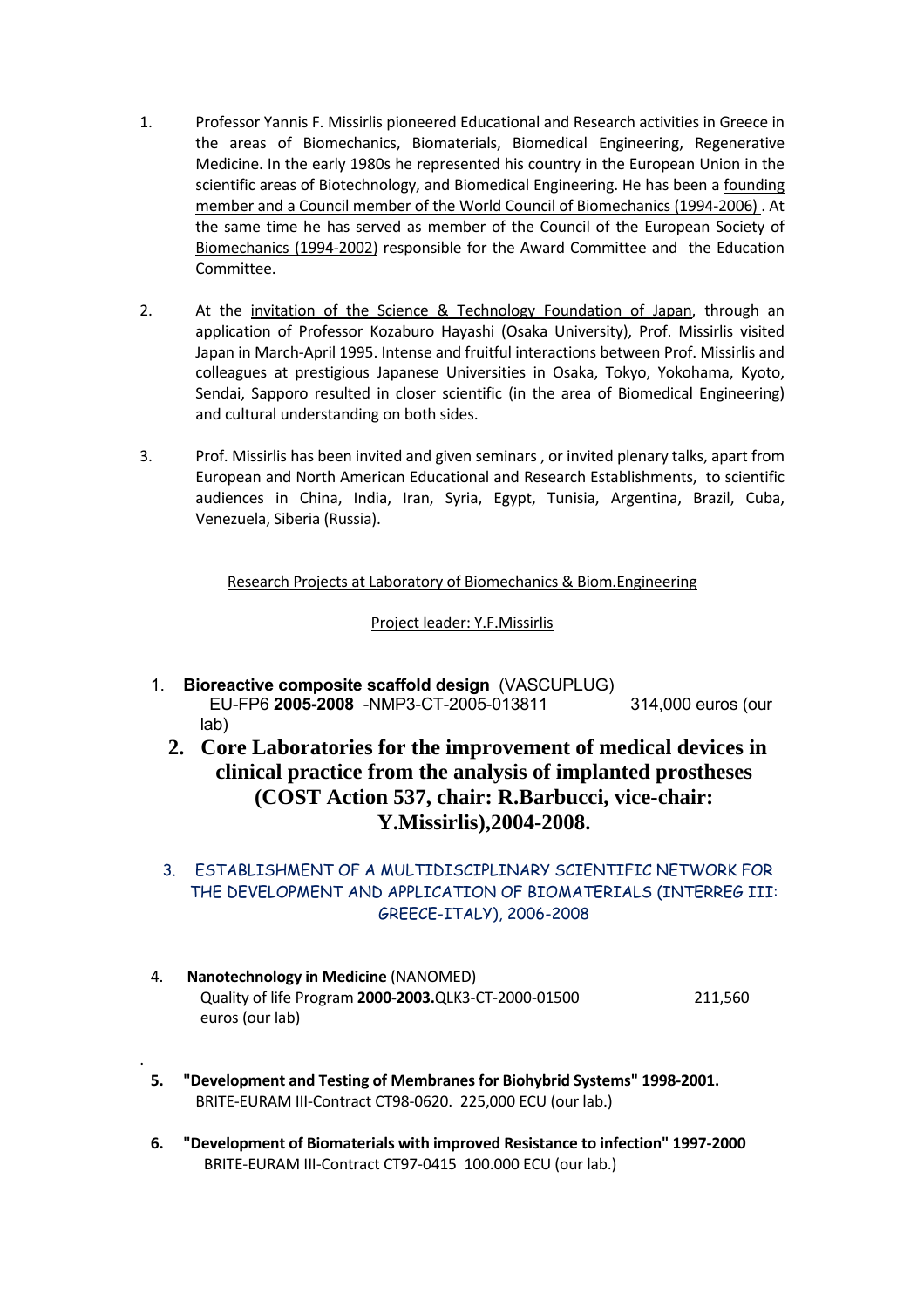- 7. **"Design and evaluation of a Heparin adsorbing Filter for application, in the extracorporeal Hemodialysis" 1993‐1997.** BRITE‐EURAM II‐Contract CT92‐0277 95,000 ECU (our lab.)
- 8. **"Long term performance and stability of materials for biomedical applications" 1994‐ 1997**

CONCERTED ACTION BE7317 (Co‐cordinator)

#### 9. **" Resorbable continuous fiber reinforced polymers for osteosynthesis plates"**

BRITE‐EURAM I‐Contract CT91‐0446 100,000 ecu (our lab).

10 . **" Study of haemodialysis materials"** 1992‐1994. SCIENCE‐CT91‐0720

#### 11. **" Eurobiomat" 1989‐1992**

CONCERTED ACTION ON BIOMATERIALS RESEARCH‐MEDICAL RESEARCH PROGRAM  $II.1.2/2.$ 

In addition, several bilateral research projects between the Biomechanics & Biomedical Engineering Lab and laboratories in Germany, France, United Kingdom have been implemented.

### REFEREED PUBLICATIONS

**1. C.D. Armeniades, L.W. Lake, Y.F. Missirlis and H.J. Kennedy**, "Histological Origin of Aortic Tissue Mechanics", Applied Polymer Symposium, 22, 319-339, 1973.

**2. Y.F. Missirlis, C.D. Armeniades and J.H. Kennedy**, "Mechanical and Histological Study of Aortic Valve Tissue from a Patient with Marfans's Disease". Atherosclerosis, 24, 335-338, 1976.

**3. Y.F. Missirlis and C.D. Armeniades**, "Parameters of the Stress Analysis on the Aortic Valve during Diastole", Journal of Biomechanics, 9, 447-480, 1976.

**4. Y.F. Missirlis and C.D. Armeniades**, "Ultrastructural Basis of the Human Aortic Valve Function", Acta Anatomica, 98, 199-206, 1977.

**5. Y.F. Missirlis**, "Use of Enzymolysis Techniques in Studying the Mechanical Properties of Connective Tissue Components", Journal of Bioengineering, 1(3), 211-222, 1977.

**6. M.C. Brain, I. Kohn, A.J. McComas, Y.F. Missirlis, M.P. Rathbone and J. Vickers**, "Red-Cell Stability in Duchenne Syndrome", New England Journal of Medicine, 298, 403, 1978 (letter).

**7. Y.F. Missirlis, I.L. Kohn, J.D. Vickers, M.P. Rathbone, D.H.K. Chui, A.J. McComas and M.C. Brain**, "Alterations in Erythrocyte Membrane Material Properties: A Marker of the Membrane Abnormality in Human and Chicken Muscular Dystrophy", Erythrocyte Membranes: Recent Clinical and Experimental Advances, edited by G. Brewer, A.R. Liss, Inc. New York, N.Y. p. 189-200, 1978.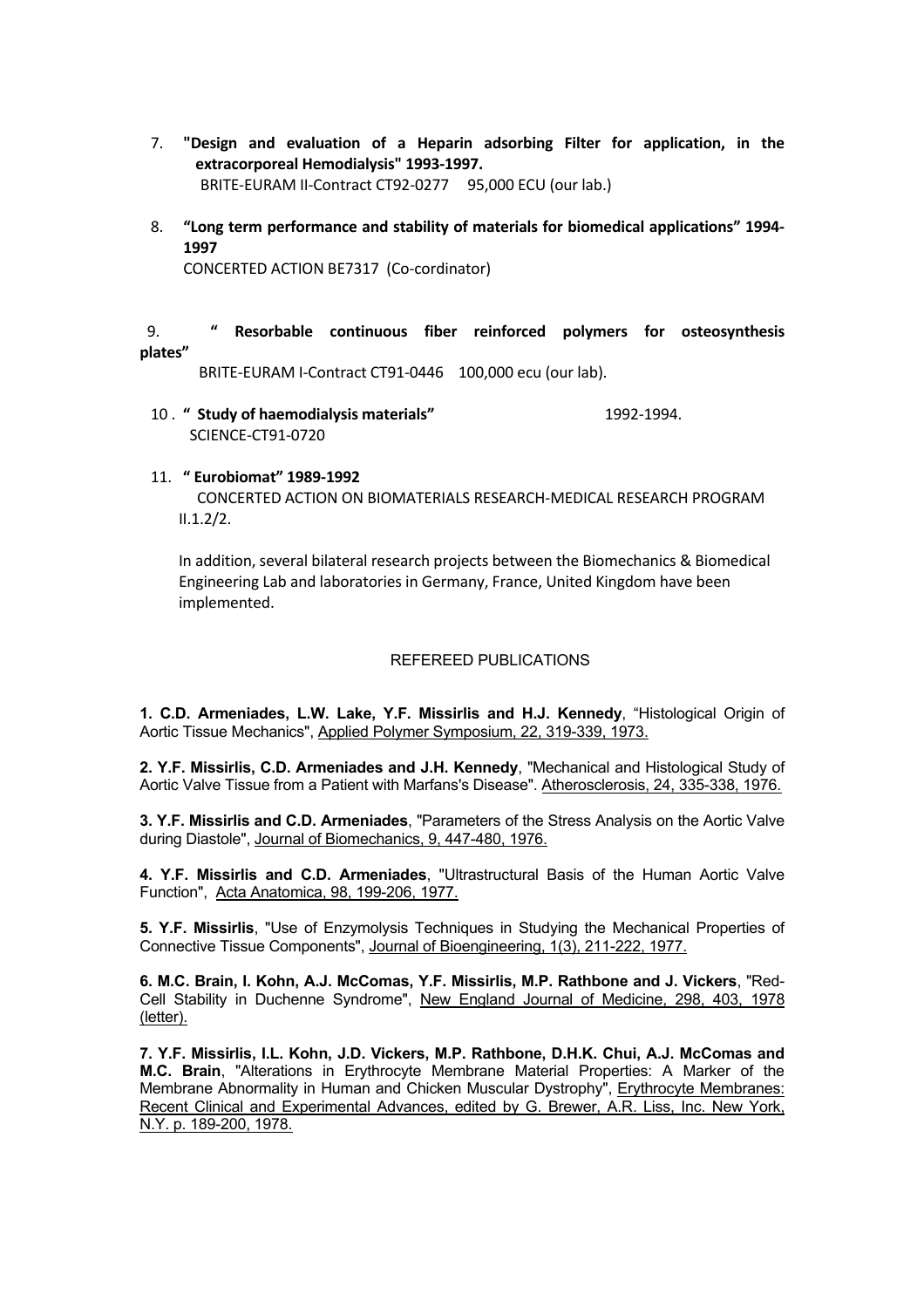**8. Y.F. Missirlis, F. Fong and M.C. Brain**, "Micropipette Analysis of the Hemolytic Stress of Hypotonic Erythrocytes", Canadian Journal of Physiology and Pharmacology, 56, (3), 435-442, 1978.

**9. Y.F. Missirlis and M. Chong**, "Aortic Mechanics-Part I: Material Properties of Natural Porcine Aortic Valves", Journal of Bioengineering, 2, 278-300, 1978.

**10. M. Chong and Y.F. Missirlis**, "Aortic Valve Mechanics-Part II: A Stress Analysis of the Porcine Aortic Valve Leaflets in Diastole", Biomaterials, Medical Devices and Artificial Organs, 6(3), 225-244, 1978.

**11. Y.F. Missirlis and M. Chong**, "Reply to the Discussion of Aortic Valve Mechanical Part II. A Stress Analysis of the Porcine Aortic Valve leaflets in Diastole by P. L. Could and M.P. Rossow", Biomaterials, Medical Devices and Artificial Organs, 7(3), 439-442, 1979.

**12. Y.F. Missirlis and M.C. Brain**, "An Improved method for studying the Elastic Properties of Erythrocyte Membranes", Blood, 54(5), 1068-1079, 1979.

**13. Y.F. Missirlis, M. Vanderwel, and M.C. Brain**, "Membrane Elasticity of Erythrocytes from Normal and Dystrophic Mice", Muscle and Nerve, 4, 141-148, 1981.

**14. O.S. Hum, D.N. Ghista, J. Brash, B.W. Shragge and Y.F. Missirlis**, "The effects of Glutaraldehyde Fixation of Aortic Valve on their Mechanical Properties and Hydraulic Performance", Advances in Bioengineering pp. 139-142, 1982.

**15. Y. Missirlis**, "Mechanical Properties of some Connective Tissues and their Components in vitro", Biomechanics IX-A, edited by D.A. Winter et. al., Human Kinetics Publishers, Champaign, Ill, pp. 176-180, 1983.

**16. Y. Missirlis**, "Techniques for measuring erythrocyte and platelet mechanical properties", Blood Compatible Materials and their Testing, ed. by S. Dawids and A. Bantjes, M. Nijhoff Publishers, Dordrecht, pp. 81-92, 1986.

**17. Y. Missirlis**, "Structure-Function Relationships for some Biological Tissues", Engineering Applications of New Composites, edited by S. Paipetis and G. Papanicolaou, Omega Scientific, Oxon, England, pp. 106-113, 1988.

**18. D.D. Deligianni, Y.F. Missirlis, K.E. Tanner, W. Bonfield**, "Mechanical Behaviour of trabecular bone of the human femoral head in females", Journal of Materials Scinece: Materials in Medicine, 2, 168-175, 1991.

**19. D. Mavrilas and Y.F. Missirlis**, "An approach to the optimization of preparation of bioprosthetic heart valves", J. Biomechanics, 24, 331-339, 1991.

**20. G. Athanassiou, N. Zoubos and Y.F. Missirlis**, "Erythrocyte Membrane Deformability in Patients with Thalassaemia Syndromes", Nouvelle Revue Francaise d' Hematologie, 33, 15-20, 1991.

**21. Y.F. Missirlis and W. Lemm, Editors**, "Modern Aspects of Protein Adsorption on Biomaterials", Kluwer academic publishers, Dordrecht, 1991.

**22. G. Athanasiou, A. Symeonidis, A. Kourakli, Y.F. Missirlis and N.C. Zoumbos**, "Deformability of the Erythrocyte Membrane in Patients with Myelodysplastic Syndromes", Acta Haematol, 87, 169-172, 1992.

**23. Y.F. Missirlis**. "How to deal with the complexity of the blood-polymer interactions", Clinical Materials, 11, 9-12, 1992.

**24. Y.F. Missirlis and G. Michanetzis**, "Measurement of platelet adhesion, released βthromboglobulin and generated fibrinopeptide A using whole non-anticoagulated blood at flow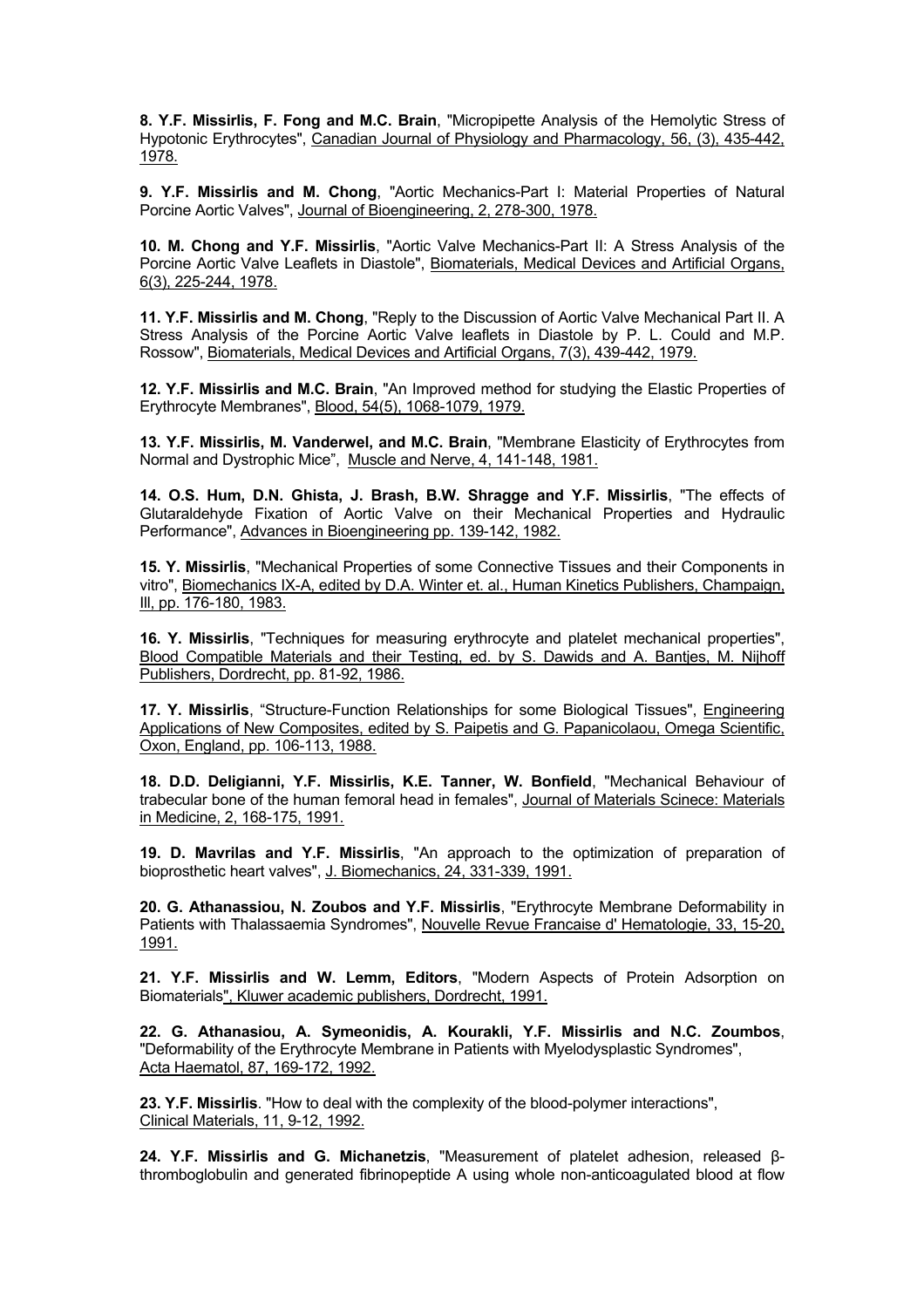conditions", The Reference Materials of the European Communities, W. Lemm, editor, pp. 157- 164. Kluwer academic publishers, Dordrecht, 1992.

**25. Y.F. Missirlis and J-L Wautier, Editors**, "The role of platelets in blood-biomaterial interactions", Kluwer academic publishers, Dordrecht, 1993.

**26. Th. Groth, G. Michanetzis, Y. Missirlis, H. Wolf**, "The interrelationship between platelet adhesiveness and released platelet factors during standardized in-vitro blood/biomaterial contact", Biomaterial-Tissue Interfaces, P.J. Doherty et al. (eds). pp. 247-251, 1992.

**27. G. Athanassiou, M. Savakis, Y. Missirlis**, "Filterability or erythrocytes in patients with myelodysplastic and β-thalassemic syndromes", Clinical Hemorheology, 13, 767-774, 1993.

**28. A. Podias, Th. Groth, Y. Missirlis**, "The effect of shear rate on the adhesion/activation of human platelets in flow through a closed-loop polymeric tubular system", J. Biomater. Sci. Polymer Edn, 6, 339-410, 1994.

**29. D. Deligianni, A. Maris, Y. Missirlis**, "Stress relaxation behaviour of trabecular bone specimens", Journal of Biomechanics, 27, 1469-1476, 1994.

**30. Th. Groth, A. Podias, Y. Missirlis, R. Hesse**, "Platelet adhesion and activation under static and flow conditions", Colloids and Surfaces B: Biointerfaces, 3, 241-249, 1994.

**31. G. Athanassiou, W. Meier, D. Lerche, Y. Missirlis**, "The viscosity of RBCM from patients with thalassemic syndromes", Nouvelle Revue Francaise d' Hematologie, 36, 229-233, 1994.

**32. D.D. Deligianni, Y. F. Missirlis and V. Kafka**, "Determination of material constants and hydraulic strengthening of trabecular bone through an orthotropic structural model", Biorheology, 31, 245-257, 1994.

**33. Y.F. Missirlis and V. Kalerides**, "Polymorphonuclear Leukocyte Deformability in Type II Diabetes Mellitus and in Ageing", Clinical Hemorheology, 14, 489-495, 1994.

**34. Y.F. Missirlis, D. Deligianni and D. Mavrilas**, "Test Methodology for Following Biodegradation in Vitro", Journal of Biomaterials Science, Polymer Edition, 6, 827-832, 1994.

**35. G.P.A. Michanetzis and Y.F. Missirlis***,* "Flow-dependent platelet behaviour in bloodmaterial interactions", Journal of Materials Science: Materials in Medicine, 7, 29-33, 1996.

**36. J. Kapolos, D. Mavrilas, Y. Missirlis and P.G. Koutsoukos**, "Model Experimental System for Investigation of Heart Valve Calcification in-vitro", J. Biomed. Mater. Res (Appl. Biomater.) 38: 183-190, 1997.

**37. E. Panagiotopoulos, M. Dauner, Y. Missirlis, L. Caramaro, H. Plank and L. Khaldi**, "Soft tissue and cancellous bone reaction to the implantation of novel biodegradable pins and plates in rabbits", Acta Orthop. Scand. (Suppt. 275), 119-122, 1997.

**38. M. Dauner, H. Planck, L. Caramaro, Y. Missirlis and E. Panagiotopoulos**, "Resorbable continuous - fibre reinforced polymers for osteosynthesis", J. Mat. Sci.: Materials in Medicine: 9: 173-179, 1998.

**39. P. Korovessis, D. Deligianni, M. Stamatakis, Y. Missirlis**, "Augmentation of anterior transvertebral screws using threaded teflon anchoring", J.Spinal Disorders 11(4), 300- 306,1998.

**40. D. Deligianni, P. Korovessis, A. Baikoysis, Y. Missirlis,** "Factor analysis of the effectiveness of transfixation and rod characteristics on the TSRH screw-rod instrumentation", J Spinal Disorders, 13(1), 50-57,2000.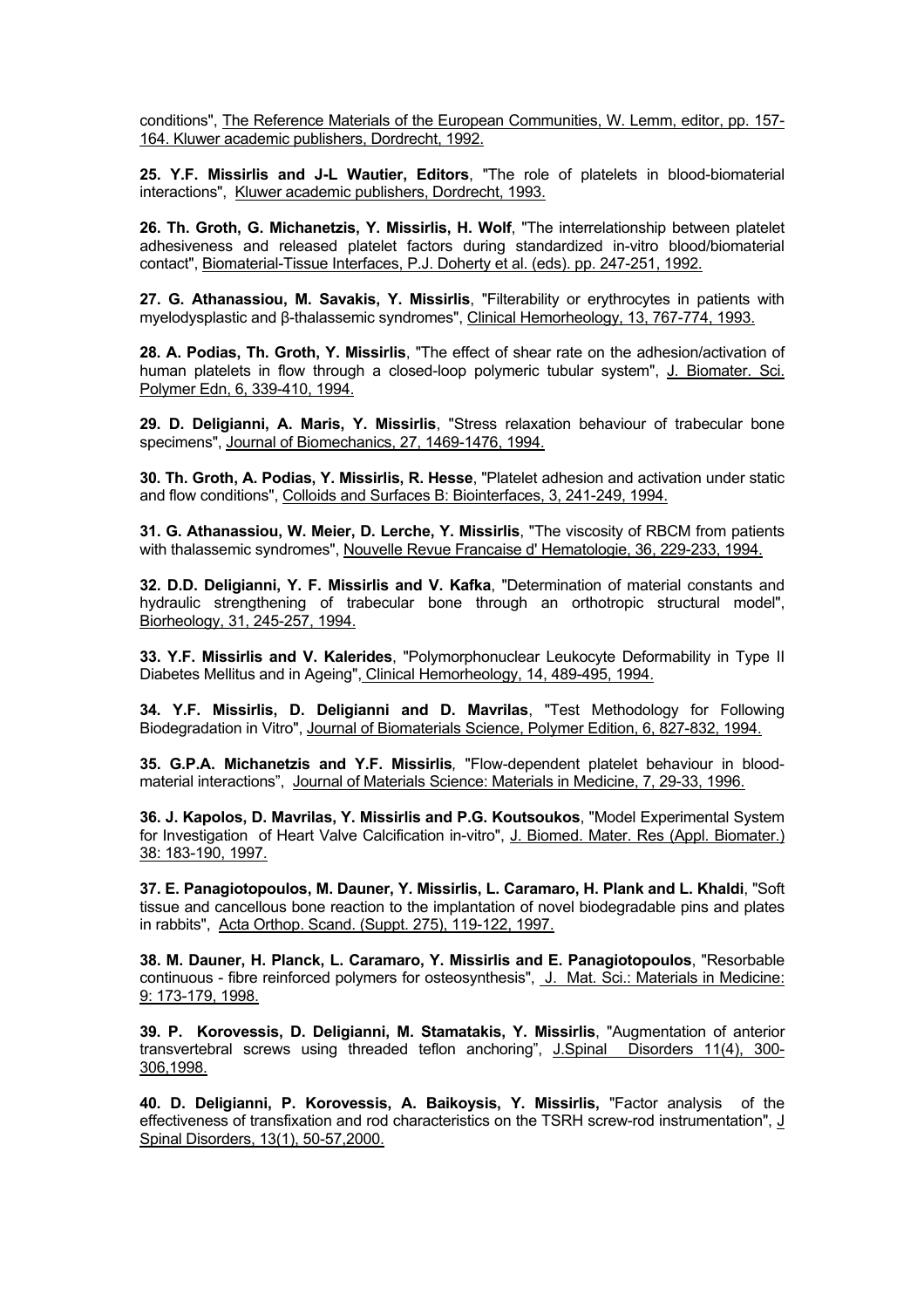**41. G. Athanassiou, P. Matsouka, V. Kaleridis and Y. Missirlis**, "Deformability and filterability of white blood cell subpopulations. Evaluation of these parameters in the cell line HL-60 and in type II diabetes mellitus", Clin. Hemorheology and Microcirculation, 22, 35-43, 2000.

**42. D. Deligianni, N. Katsala, P. Koutsoukos, Y. Missirlis**, "Effect of surface roughness of hydroxyapatite on human bone marrow cells adhesion, proliferation, differentiation and cell detachment strength", Biomaterials, 22(1), 87-96, 2000.

**43. A. Skoutelis, V. Kaleridis, G. Athanassiou, K. Kokkinis, Y.F. Missirlis, H. Bassaris**, "Neutrofil deformability in patients with sepsis, septic shock and adult respiratory distress syndrome", Crit Care Med., 28(7), 2355-2359, 2000.

**44. A. Skoutelis, V. Kaleridis, D. Goumenos, G. Athanassiou, Y.F. Missirlis, J. Vlachojannis and H. Bassaris**, "Polymorphonuclear leucocyte rigidity is defective in patients with chronic renal failure", Nephrol Dial Transplant, 15 : 1788-1793, 2000.

**45. A. Skoutelis, V. Kaleridis, C. Gogos, G. Athanassiou, Y.F. Missirlis, H. Bassaris**, "Effect of cytokines and colony-stimulating factors on passive polymorphonuclear leucocyte deformability in-vitro", Cytokine 12(11):1737-1740, 2000.

**46. D. Deligianni, N. Katsala, S. Ladas, D. Sotiropoulou, J. Amedee, Y. Missirlis**, "Effect of surface roughness of the titanium alloy Ti-6A1-4V on human bone marrow cell response and on protein adsorption", Biomaterials,22(11):1241-1251, 2001.

**47. P. Korovesis, Α. Βaikoysis, D. Deligianni, Υ. Missirlis and P. Soukakos**, "Effectiveness of Transfixation and Length of Instrumentation on Titanium and Stainless Steel Transpedicular Spine Implants", J Spinal Disorders 14(2, 109-117, 2001.

**48. A. Symeonidis, G. Athanassiou, A. Psiroyannis, V. Kyriazopoulou, K. Kapatais-Zoumbos, Y. Missirlis and N. Zoumbos**, "Impairment of erythrocyte viscoelasticity is correlated with levels of glycosylated haemoglobin in diabetic patients", Clin.Lab.Haem. 23: 103-109,2001.

**49 D. Deligianni, P. Korovesis, G. Petsinis, Α. Βaikoysis, Y. Missirlis**, "Comparative Strength Measurements of five different Fixation Systems Applied on an in vitro Model of Femoral Midshaft Osteotomy", (Accepted for publication to Clin Orthopaedics).

**50. N. Sotirakopoulos, G. Athanassiou, T. Tsitsios, M. Stabolidou, Y. Missirlis, K. Mavromatidis**, "Effect of F- carnitine Supplementation on Red Blood Cells Deformability in Haemodialysis Patients", Renal Failure: 22(1), 73-80, 2000.

**51. G.P.A. Michanetzis, Y.F. Missirlis, N.P. Rhodes, D.F. Williams, R. Eloy, W. Lemm**, "Influence of test protocol in determining the blood response to model polymers", J. of Materials Science: Materials in Medicine 13 , 757-765, 2002.

**52. Y.F. Missirlis, A.D. Spiliotis**, "Assessment of techniques used in calculating cell-material interactions", Biomolecular Engineering 19, 287-294, 2002.

**53. Y.F. Missirlis, D. Mavrilas and G. Athanassiou**, "Cardiovascular Mechanics: Investigation of two Components, Tissue Heart Valves and Blood Cells", Meccanica 37, 465-476, 2002.

**54. B. Seifert, G.Michanetzis, T. Groth, W. Albrecht, K. Richau, Y. Missirlis, D. Paul and G. von Sengbusch**, "Polyetherimide: A New Membrane-Forming Polymer for Biomedical Applications", Artificial Organs 26 (2), 189-199, 2002.

**55. M. Stavridi, M. Katsikogianni, Y.F. Missirlis**, "The influence of surface patterning and/or sterilization on the haemocompatibility of polycaprolactones", Materials Science and Engineering C1051, 1-7, 2002.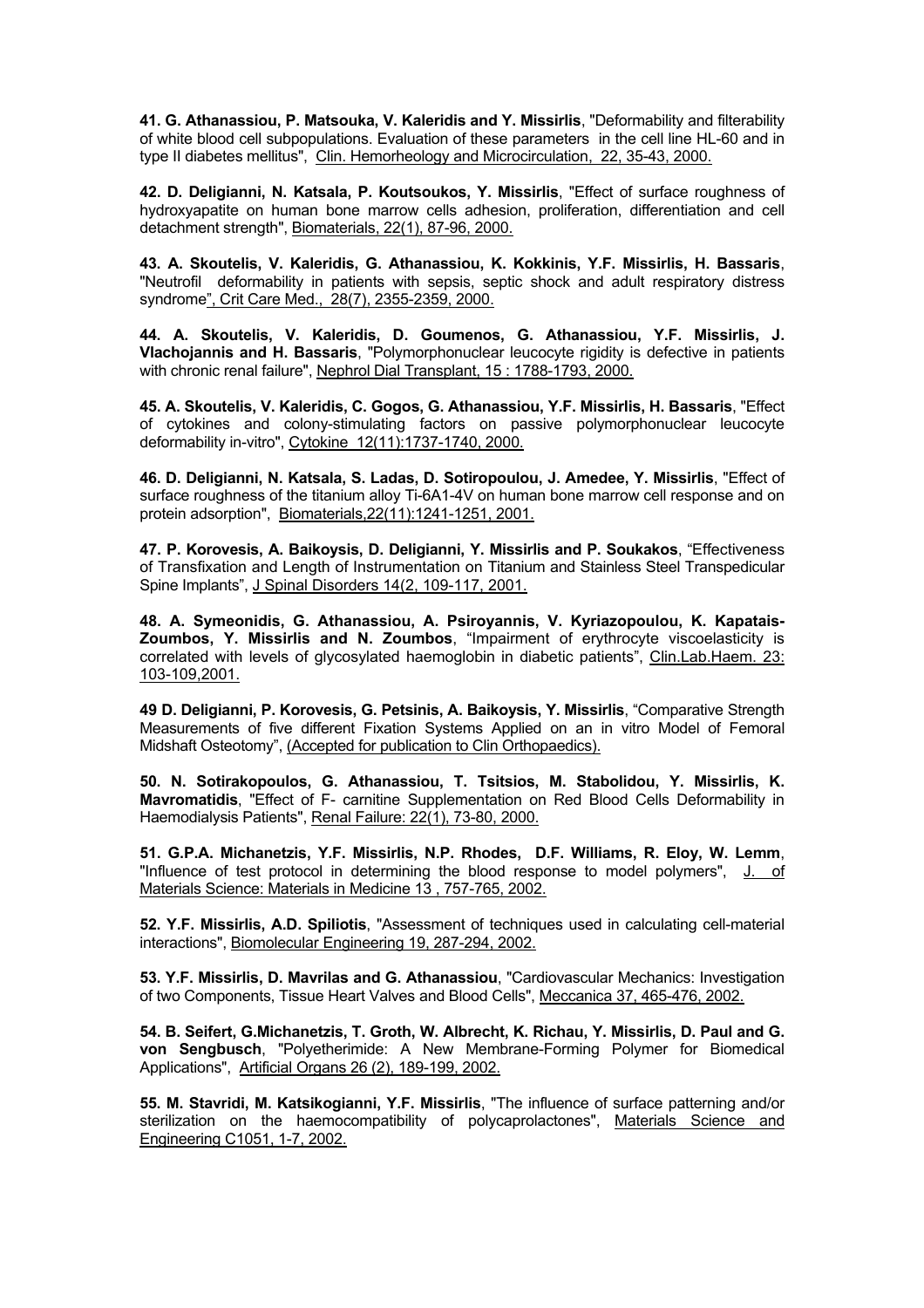**56. G.P.A. Michanetzis, N. Katsala, Y.F. Missirlis**, "Comparison of haemocompatibility improvement of four polymeric biomaterials by two heparinization techniques", Biomaterials 24, 677-688, 2003.

**57. M. Katsikogianni and Y.F. Missirlis**, "Concise review of mechanisms of bacterial adhesion to biomaterials and of techniques used in estimating bacteria-material interactions", European Cells & Materials Journal,8, 37-57,2004.

**58. Groth T, Seifert B, Albrecht W, Malsch G, Gross U, Fey-Lamprecht F, Michanetzis G, Missirlis Y, Engbers G.**, "Development of polymer membranes with improved haemocompatibility for biohybrid organ technology", Clin Hemorheol Microcirc. 2005;32(2):129-43.

**59. Amanatides E., Mataras D., Katsikogianni M., Missirlis Y.F**., "Plasma surface treatment of polyethylene terephtalate films for bacterial repellence", Surface & Coatings Technology, ,200:6331-6335, 2006.

**60. Koromila G., Michanetzis,G.P.A., Missirlis,Y.F. ,Antimisiaris,S.G**., "Heparin incorporating liposomes as a delivery system of heparin from PET-covered metallic stents: Effect on haemocompatibility ", Biomaterials, 27, 2525-2533, 2006.

**61. Katsikogianni M.,Spiliopoulou I., Dowling,D.P., Missirlis, Y.F**., " Adhesion of slime producing *Staphylococcus epidermidis* strains to PVC and diamond like carbon/silver/fluorinated coatings ", J Mater Sci: Mater Med 17, 679-689, 2006.

**62. Antimisiaris,S.G., Koromila G., Michanetzis,G.P.A., Missirlis,Y.F**., "Liposome Coated Stents: A Method to Deliver Drugs to the Site of Action and Improve Stent Blood-Compatibility", Journal of Liposome Research, 16:303–309, 2006.

**63. Katsikogianni M. G., Syndrevelis C. S., Amanatides E., Mataras D. S., Missirlis Y. F***.,*  "Plasma treated and a-C:H coated PET performance in inhibiting bacterial adhesion", Plasma Processes and Polymers, 4( S1), : S1046-S1051 ,2007.

**64. A. G. Moutzouri , A. T. Skoutelis , C.A. Gogos , Y. F. Missirlis , G. M. Athanassiou**, "Red blood cell deformability in patients with sepsis: A marker for prognosis and monitoring of severity", Clinical Hemorheology and Microcirculation, 36(4) : 291-299, 2007.

**65. Th. S. Tsapikouni and Y.F.Missirlis,** "pH and ionic strength effect on single fibrinogen molecule adsorption on mica studied with AFM", Colloids and Surfaces B: Biointerfaces, 57, (1) : 89-96, 2007*.* 

**66. Y.F.Missirlis and M.Katsikogianni**, "Theoretical and experimental approaches of bacteria-biomaterial interactions", Mat.-wiss. U. Werkstofftech. 38(12),983-994, 2007.

**67. Th.S.Tsapikouni, St. Allen, Y.F.Missirlis**, "Measurement of interaction forces between fibrinogen coated probes and mica surface with the Atomic Force Microscope: The pH and ionic strength effect", Biointerphases, 3(1),1-8 , 2008.

**68. M. Katsikogianni, E. Amanatides, D. Mataras, Y.F. Missirlis.** '*Staphylococcus epidermidis* adhesion to He, He/O2 plasma treated PET films and aged materials: Contributions of surface free energy and shear rate', *Colloids and Surfaces B: Biointerfaces*, 65:257‐268,2008

**69. G.P.A.Michanetzis, Y.F.Missirlis and S.G.Antimisiaris,** " Haemocompatibility of Nanosized Drug Delivery Systems: Has it benn Adequately Considered?", J.Biomed. Nanotechnol., 4(3) : 218‐233,2008.

**70. Th. S. Tsapikouni and Y.F.Missirlis,** Protein–material interactions: From micro-tonano scale, **Materials Science and Engineering: B,** 152(1‐3): 2‐7, 2008.

**71. S.Mourtas, G.P.A.Michanetzis, Y.F.Missirlis and S.G.Antimisiaris,** "Haemolytic activity of liposomes: Effect of vesicle size, lipid concentration and polyethylene glycol‐lipid or arsonolipid incorporation", J.Biomed. Nanotechnol., 5(4) : 409‐ 415,2009.